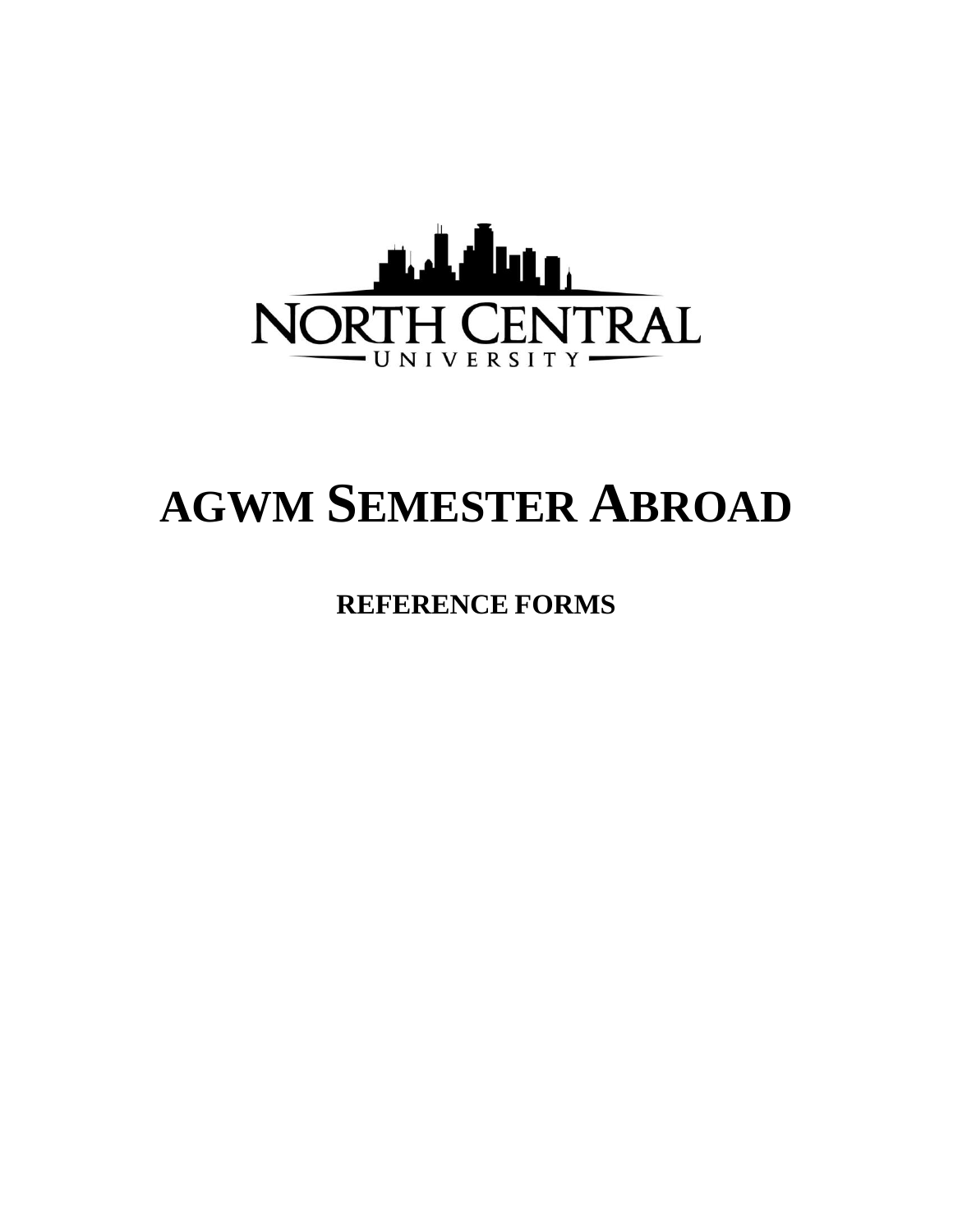## **STUDENT DEVELOPMENT REFERENCE For a Student Applying for an AGWM Semester Abroad Program (from a non-student staff member or leader in Student Development at NCU)**

Student's Name:

1. How do you rate this person in the following areas? (Check One)

| <b>Communication Skills (Written)</b><br><b>Communication Skills (Verbal)</b><br>Leadership<br>Personal Initiative/Motivation<br>Responsibility<br>Cooperativeness<br><b>Integrity and Honesty</b><br><b>Emotional Stability</b><br>Social Adaptability<br><b>Academic Ability</b><br><b>Christian Commitment</b><br><b>Relationship with Family</b><br><b>Concern for Others</b><br>2. How long have you known the applicant, and in what capacity? | Poor                                                                                                           | Average Good | Exemplary | Unknown |  |  |  |  |  |
|------------------------------------------------------------------------------------------------------------------------------------------------------------------------------------------------------------------------------------------------------------------------------------------------------------------------------------------------------------------------------------------------------------------------------------------------------|----------------------------------------------------------------------------------------------------------------|--------------|-----------|---------|--|--|--|--|--|
| 3. Do you recommend that this student go on a Studies Abroad trip? (Check One)<br>Recommend<br>Recommend with reservation<br>Do not recommend                                                                                                                                                                                                                                                                                                        |                                                                                                                |              |           |         |  |  |  |  |  |
| 4. Comments:                                                                                                                                                                                                                                                                                                                                                                                                                                         |                                                                                                                |              |           |         |  |  |  |  |  |
|                                                                                                                                                                                                                                                                                                                                                                                                                                                      |                                                                                                                |              |           |         |  |  |  |  |  |
|                                                                                                                                                                                                                                                                                                                                                                                                                                                      |                                                                                                                |              |           |         |  |  |  |  |  |
| This reference form should be returned to: Liz Blancke                                                                                                                                                                                                                                                                                                                                                                                               | <b>Study Abroad Coordinator</b><br>612.343.4100   etblanck@northcentral.edu<br>910 Elliot Ave., Mpls, MN 55404 |              |           |         |  |  |  |  |  |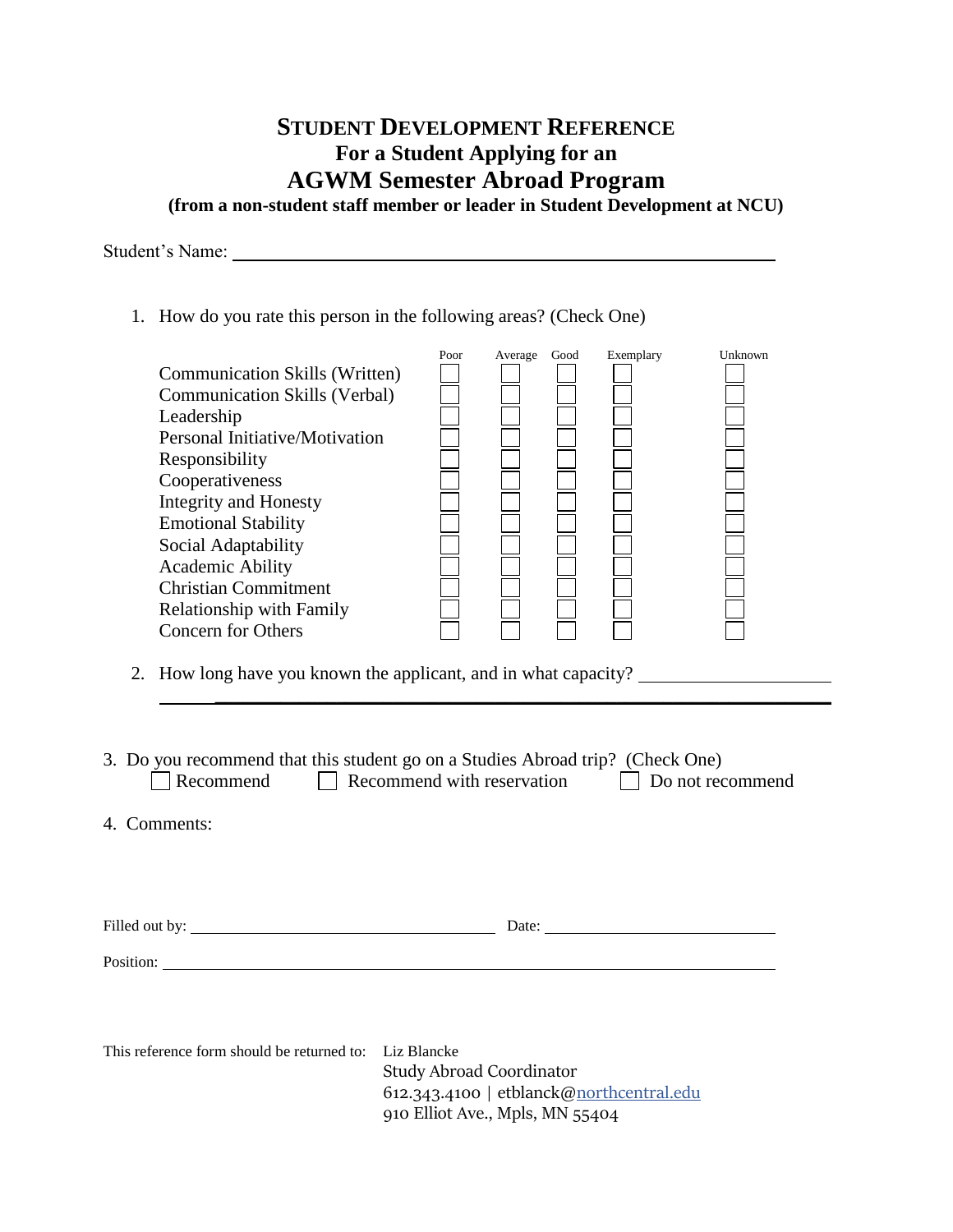**Reference From Home or Local Church For a Student Applying for an AGWM Semester Abroad Program (from a pastor or person the student has worked under)**

Student's Name:

1. How do you rate this person in the following areas? (Check One)

|                                                                 | Poor | Average | Good | Exemplary | Unknown |
|-----------------------------------------------------------------|------|---------|------|-----------|---------|
| <b>Communication Skills (Written)</b>                           |      |         |      |           |         |
| <b>Communication Skills (Verbal)</b>                            |      |         |      |           |         |
| Leadership                                                      |      |         |      |           |         |
| Personal Initiative/Motivation                                  |      |         |      |           |         |
| Responsibility                                                  |      |         |      |           |         |
| Cooperativeness                                                 |      |         |      |           |         |
| <b>Integrity and Honesty</b>                                    |      |         |      |           |         |
| <b>Emotional Stability</b>                                      |      |         |      |           |         |
| Social Adaptability                                             |      |         |      |           |         |
| <b>Academic Ability</b>                                         |      |         |      |           |         |
| <b>Christian Commitment</b>                                     |      |         |      |           |         |
| <b>Relationship with Family</b>                                 |      |         |      |           |         |
| Concern for Others                                              |      |         |      |           |         |
| 2. How long have you known the applicant, and in what capacity? |      |         |      |           |         |
|                                                                 |      |         |      |           |         |
|                                                                 |      |         |      |           |         |

3. Do you recommend that this student participate in a studies abroad trip? (Check One)  $\Box$  Recommend  $\Box$  Recommend with reservation  $\Box$  Do not recommend

4. Comments:

Filled out by: Date:

Position: **Position:** 

Church:

This reference form should be returned to:

Liz Blancke Study Abroad Coordinator 612.343.4100 | etblanck[@northcentral.edu](http://northcentral.edu/) 910 Elliot Ave., Mpls, MN 55404